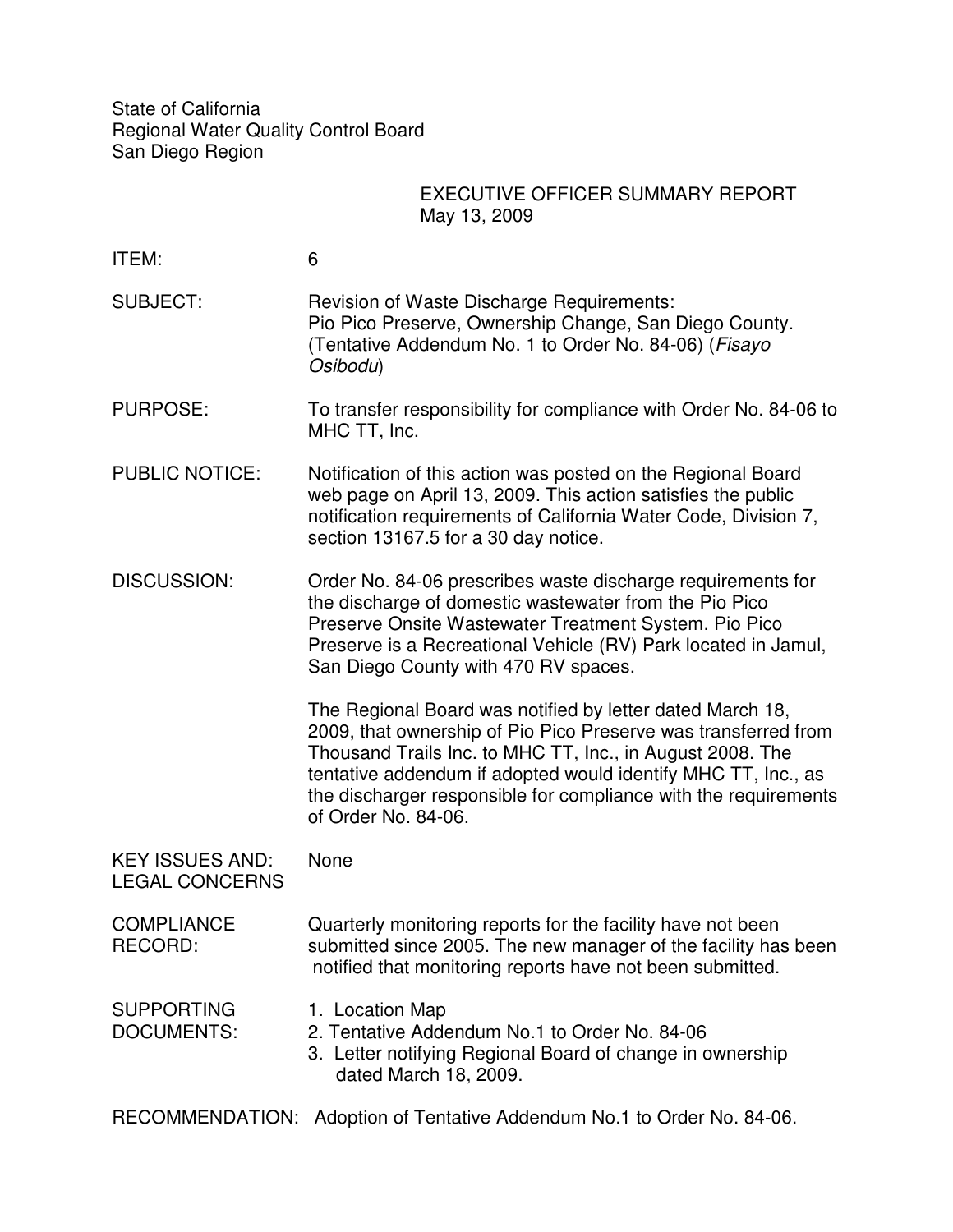## Supporting Document 1 Location Map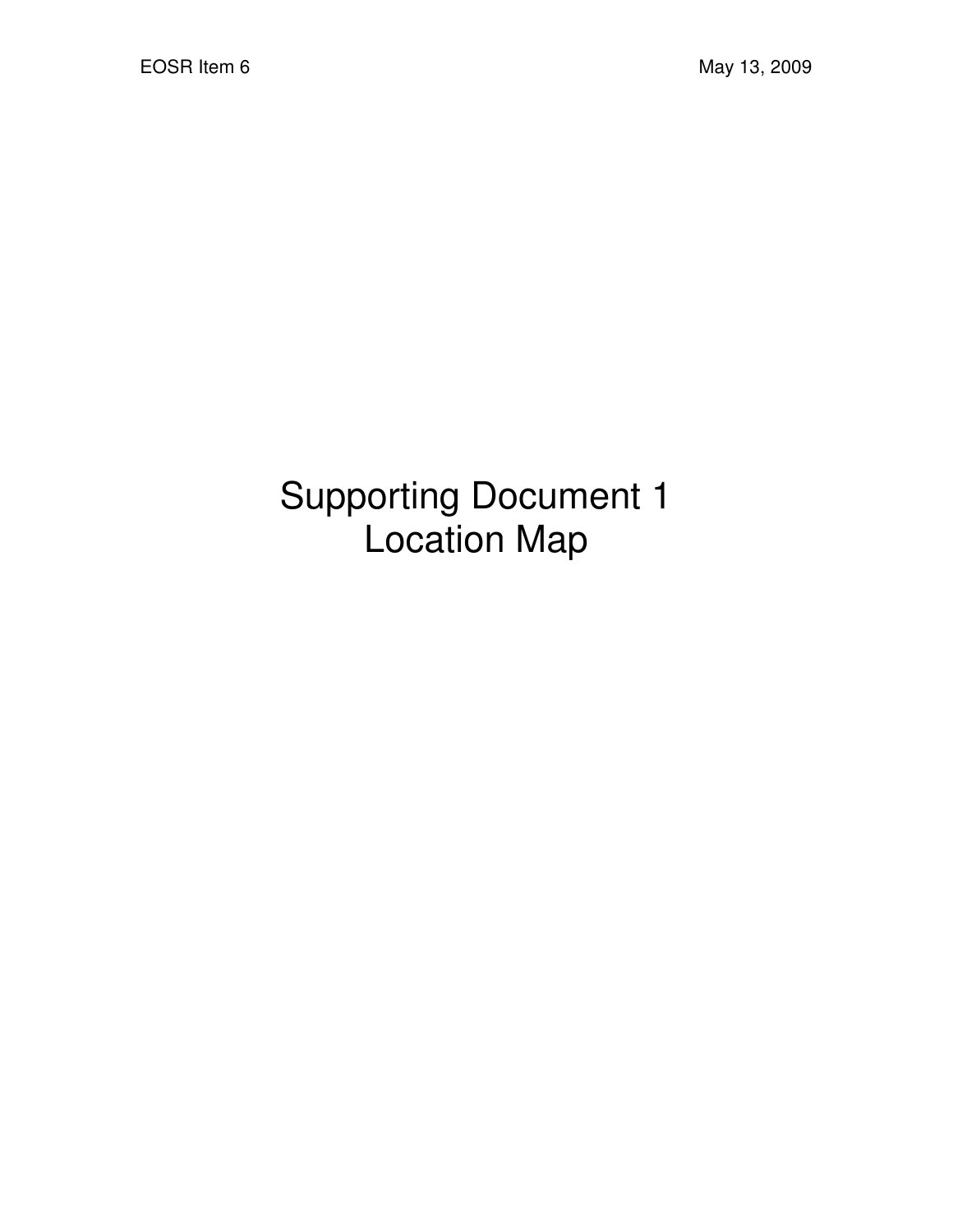## Supporting Document 2 Tentative Addendum No. 1 to Order No. 84-06